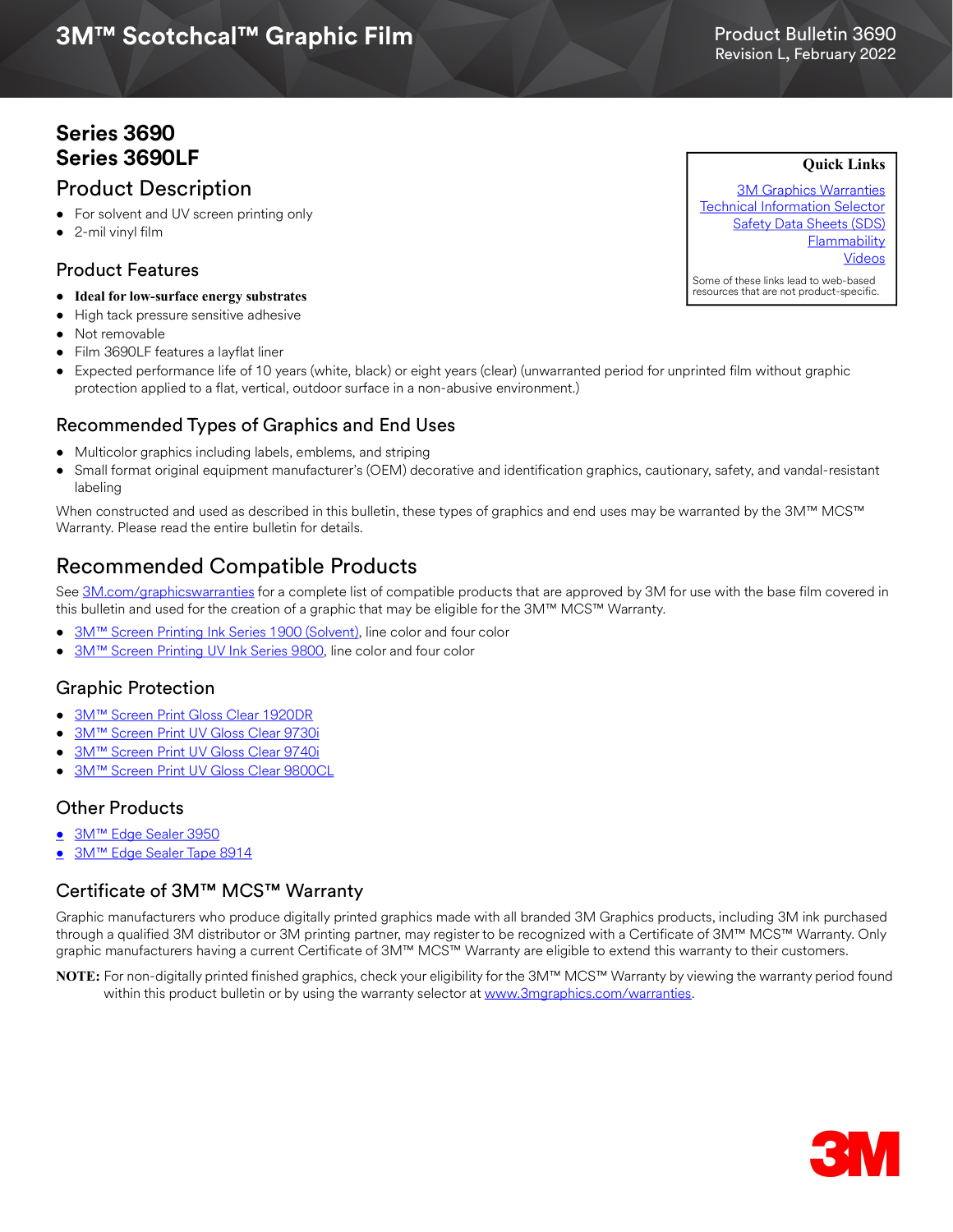# **Characteristics**

These are the typical values for unprocessed product. Processing may change the values.

# Physical Characteristics

| <b>Characteristic</b>                                        | Value                                                                                                                                                                                                     |
|--------------------------------------------------------------|-----------------------------------------------------------------------------------------------------------------------------------------------------------------------------------------------------------|
| <b>Material</b>                                              | Cast vinyl                                                                                                                                                                                                |
| <b>Film Color</b>                                            | 3690-10: White<br>3690LF-10: White<br>3690-12: Black<br>3690LF-12: Black<br>3690LF-114: Clear                                                                                                             |
| <b>Thickness</b>                                             | <b>Without adhesive:</b> 2 mil (0.05 mm)<br><b>With adhesive:</b> $3-4$ mil (0.08-0.10 mm)                                                                                                                |
| <b>Adhesive</b>                                              | Pressure-sensitive                                                                                                                                                                                        |
| <b>Adhesive Color</b>                                        | 3690-10: Gray<br>3690LF-10: Gray<br>3690-12: Gray<br>3690LF-12: Gray<br>3690LF-114: Clear                                                                                                                 |
| Liner                                                        | 3690-10: White kraft paper<br>3690LF-10: Polyethylene-coated layflat paper<br>3690-12: White kraft paper<br>3690LF-12: Polyethylene-coated layflat paper<br>3690LF-114: Polyethylene-coated layflat paper |
| <b>Typical Adhesion</b><br><b>24 Hours After Application</b> | ABS: 4-5 lbs/in. (0.72-0.89 kg/cm)<br>Acrylic enamel: 4-5 lbs/in. (0.72-0.89 kg/cm)<br>Aluminum, anodized: 7-8 lbs/in. (1.26-1.43 kg/cm)<br>Automotive clear coats: 3-5 lbs/in. (0.54-0.89 kg/cm)         |
| <b>Tensile Strength</b>                                      | 5 lbs/in. at 73°F (0.9 kg/cm at 23°C) minimum                                                                                                                                                             |
| <b>Chemical</b><br><b>Resistance</b>                         | Resists mild alkalis, mild acids, and salt<br>Excellent resistance to water (does not include immersion)                                                                                                  |
| <b>Flammability</b>                                          | Refer to the online product catalog at 3M.com/graphics or call 1-800-328-3908.                                                                                                                            |

# Application Characteristics

| <b>Characteristic</b>                                        | Value                                                                                                                                                                                                                                                                                                                                                                         |
|--------------------------------------------------------------|-------------------------------------------------------------------------------------------------------------------------------------------------------------------------------------------------------------------------------------------------------------------------------------------------------------------------------------------------------------------------------|
| <b>Finished Graphic Application</b><br><b>Recommendation</b> | <b>Surface type:</b> Flat, or moderate compound curves, with and without rivets;<br>also sand-cast, moderately rough<br><b>Surface type:</b> Metal, rigid low energy surfaces such as plastics (including<br>polyethylene and polypropylene) and powder-coated paints<br><b>Application method: Dry</b><br>Application temperature: 40°F to 90°F (4°C to 32°C) air, substrate |
| <b>Temperature Range After</b><br><b>Application</b>         | -65°F to +225°F (-54°C to +107°C)<br>(Though not for extended periods of time at the extremes.)                                                                                                                                                                                                                                                                               |
| <b>Graphic Removal</b>                                       | Not removable                                                                                                                                                                                                                                                                                                                                                                 |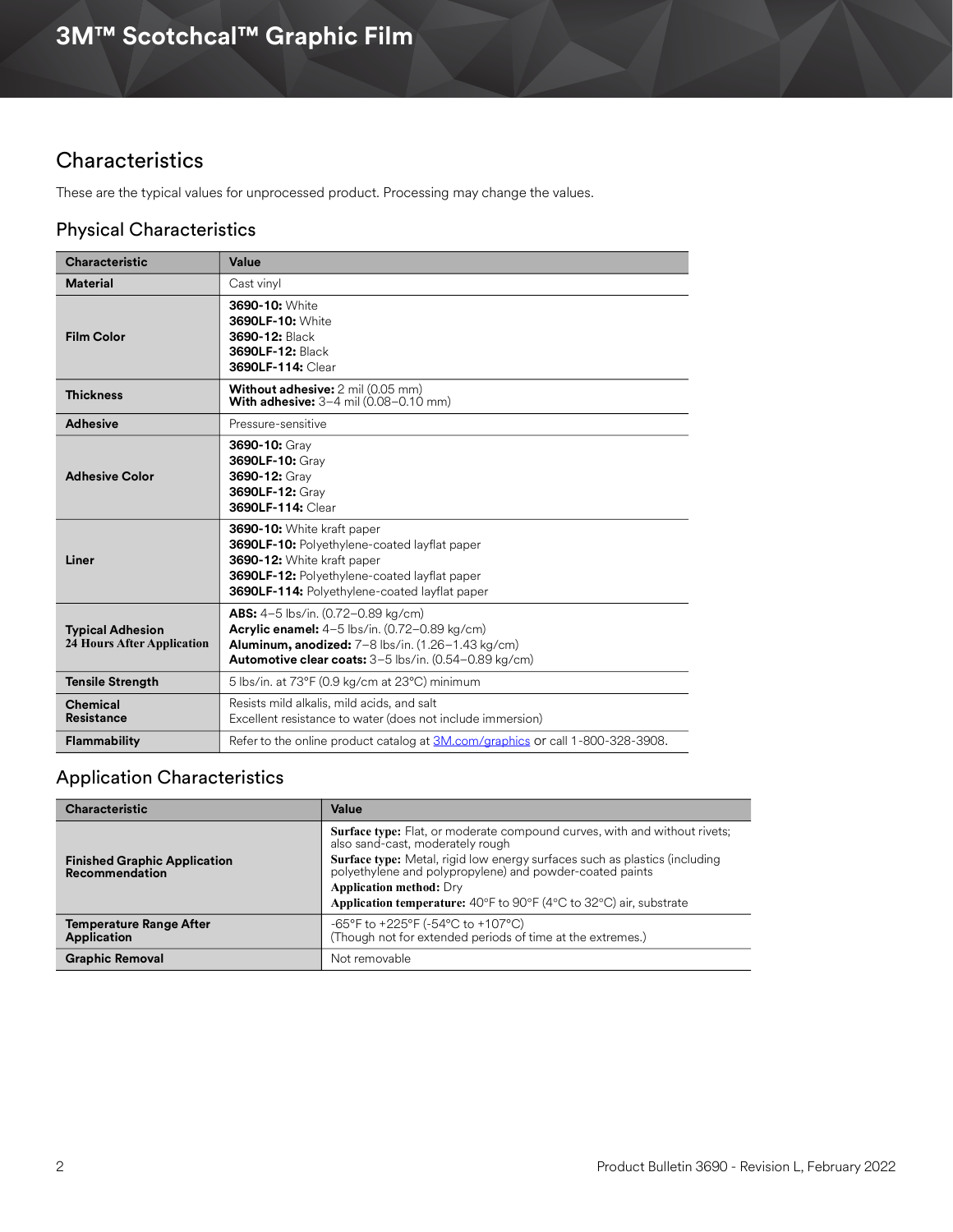# Factors Affecting Graphic Performance Life

The actual performance life of a graphic is affected by:

- The combination of graphic materials used
- Complete ink drying or curing
- Selection, condition, and preparation of the substrate
- Surface texture
- Application methods
- The angle and direction of sun exposure
- Environmental conditions
- Cleaning or maintenance methods.

# Graphics Manufacturing

# **AUTION**

Before using any equipment, always read the manufacturer's instructions for safe operation.

### **Cutting**

See [3M Instruction Bulletin 4.1](http://multimedia.3m.com/mws/media/12586O/4-1-scoring-and-cutting.pdf) for Sheeting, Scoring and Film Cutting details.

### Graphic Protection

Graphic protection may improve the appearance, performance, and durability of the graphic. Click on the graphic protection options listed in this product bulletin or see the [3M Graphics Materials Product Catalog](http://multimedia.3m.com/mws/media/443279O/inkjet-catalog-lowres.pdf) for more information.

### i **IMPORTANT NOTE**

During installation, scratches may occur on films without graphic protection.

# Application Tapes

There are two types of application tapes. See [3M Instruction Bulletin AT-1](http://multimedia.3m.com/mws/media/1032943O/instruction-bulletin-at-1-application-tables.pdf) to determine what application tape is recommended for your film or finished graphic.

#### Premasking Tape

Premasking tape increases stiffness during application while preventing stretching and damage. Use when little or no liner is exposed. See [3M Instruction Bulletin 4.3](http://multimedia.3m.com/mws/media/12587O/4-3-application-tapes-premasking-and-prespacing.pdf) for complete details.

#### Prespacing Tape

Prespacing tape holds cut and weeded letters or graphics in place during application and after removal of the film liner, while preventing stretching and damage. Use when large amounts of liner are exposed. See [3M Instruction Bulletin 4.3](http://multimedia.3m.com/mws/media/12587O/4-3-application-tapes-premasking-and-prespacing.pdf) for complete details.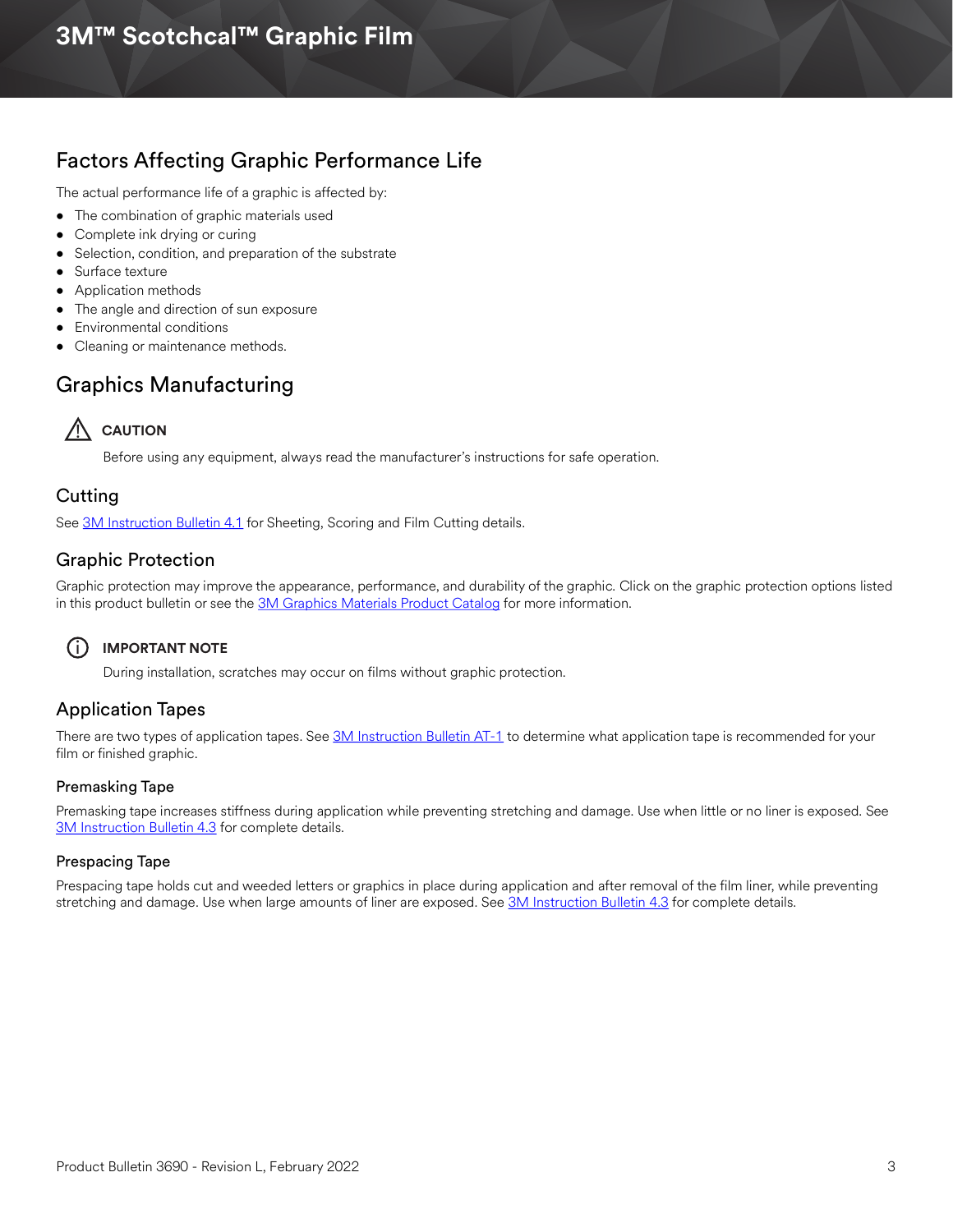# Application and Installation

In addition to other 3M bulletins specified in this document, the following bulletins provide details that you may need to successfully apply a graphic.

- [3M Instruction Bulletin 2.1](http://multimedia.3m.com/mws/media/12591O/2-1-design-of-graphics.pdf) Design of Graphics
- [3M Instruction Bulletin 4.22](http://multimedia.3m.com/mws/media/12768O/4-22-lamination-cold-roll.pdf) Lamination Basics for Inkjet Printed Graphics
- **[3M Instruction Bulletin 5.36](http://multimedia.3m.com/mws/media/100373O/5-36-application-techniques-for-automobiles-vans-and-buses.pdf) Application Techniques for Automobiles, Vans and Buses**
- **-** Complete the 3M Pre-Installation Inspection Record found in 5.36 prior to manufacturing or applying a graphic to an automobile, van, or bus.
- [3M Instruction Bulletin 5.4](http://multimedia.3m.com/mws/media/12597O/5-4-application-of-film-to-vehicles-special-applications.pdf) Application, Fleet Trucks.
- **[3M Instruction Bulletin 5.42](http://multimedia.3m.com/mws/media/503711O/application-special-considerations-for-watercraft.pdf) Application, Special Considerations for Watercraft**
- **-** Complete the 3M Pre-Installation Inspection Record found in 5.42 prior to manufacturing or applying a graphic to a watercraft.
- [3M Instruction Bulletin 5.5](https://multimedia.3m.com/mws/media/9620O/5-5-application-dry-method.pdf) Application, General Procedures for Interior and Exterior Dry Application.

### [S](https://multimedia.3m.com/mws/media/471744O/vehicle-channel-applicator-tools-vcat-2-roller-l-roller-s.pdf)tretchability

Many finished graphic constructions can be stretched without primer or relief cuts and maintain lift resistance. See 3M Instruction Bulletin [5.4](http://multimedia.3m.com/mws/media/12597O/5-4-application-of-film-to-vehicles-special-applications.pdf) for details and exceptions.

# Maintenance and Cleaning

Use a cleaner designed for high-quality painted surfaces. The cleaner must be wet, non-abrasive, without solvents, and have a pH value between 3 and 11 (neither strongly acidic nor strongly alkaline). See [3M Instruction Bulletin 6.5](http://multimedia.3m.com/mws/media/12593O/6-5-storage-handling-maintenance-removal-of-films-sheetings.pdf) for details.

# Removal

These films are not removable. See **3M Instruction Bulletin 6.5** for details.

# Shelf Life, Storage, and Shipping

### Shelf Life

The shelf life is **never more than three years** from the date of manufacture on the original box. Processing the film changes its shelf life to **one year** from the processing date, but no later than three years from the manufacturing date.

# Storage Conditions

- $\bullet$  40°F to 100°F (4°C to 38°C)
- Out of sunlight
- Clean, dry area
- Original container
- Bring the film to room temperature before use

### Shipping Finished Graphics

Flat, or rolled printed side out on a 6 in. (15 cm) or larger core. This helps prevent the application tape, if used, from popping off.

# Health and Safety

# ! **CAUTION**

When handling any chemical products, read the 'manufacturers' container labels and the Safety Data Sheets (SDS) for important health, safety, and environmental information. To obtain SDS for 3M products go to [3M.com/SDS](http://www.3m.com/SDS). To request SDS by mail, or in case of an urgent situation, call 1-800-364-3577 or 1-651-737-6501.

When using any equipment, always follow the manufacturer's instructions for safe operation.